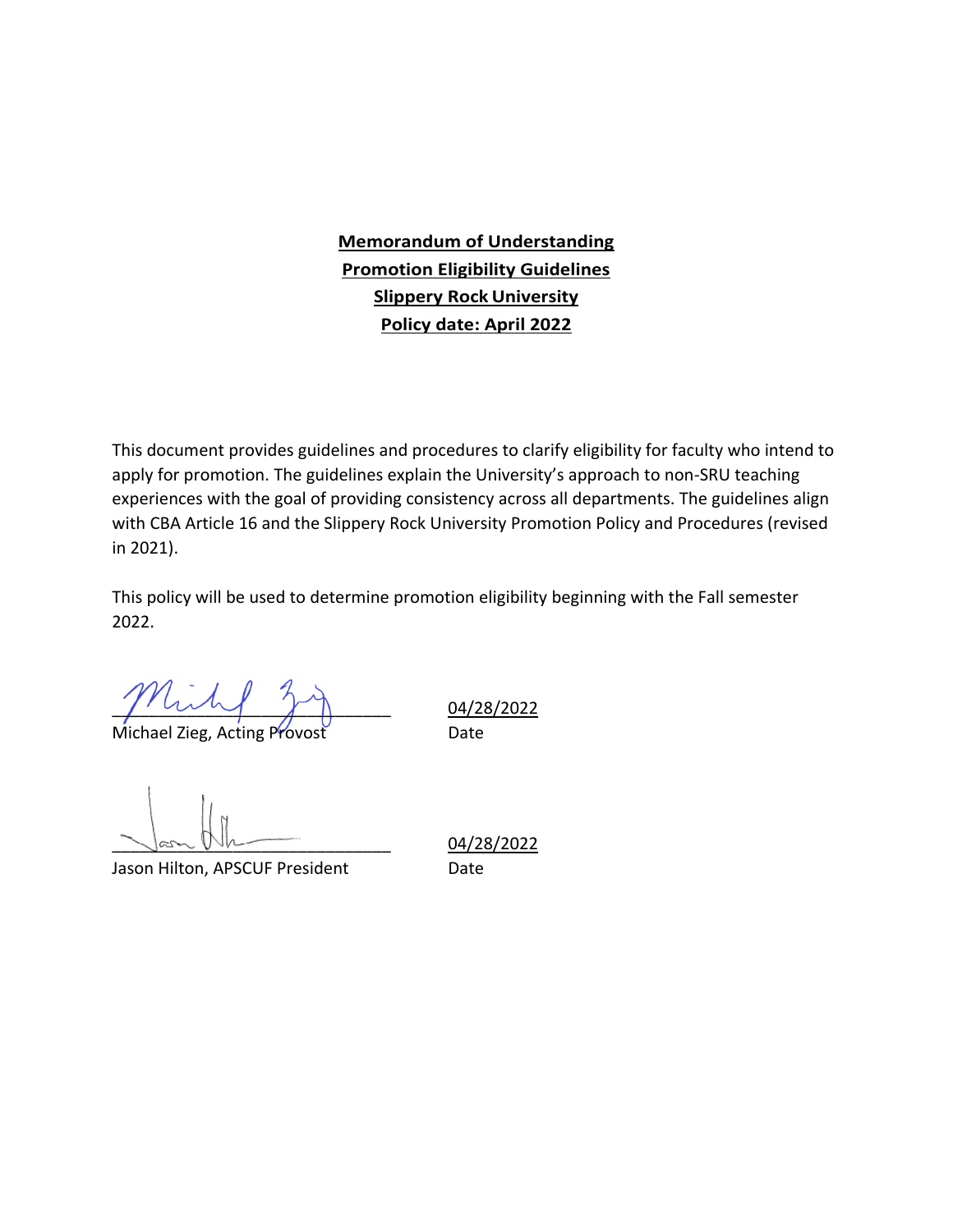### **Verification of Prior Teaching Form**

#### **Promotion Eligibility Guidelines**

For purposes of determining promotion eligibility, previous years of teaching experience will include:

- Full-time teaching positions at elementary, middle, secondary, or post-secondary level, with one year of service equating to one year toward promotion eligibility.
- Part-time teaching positions at elementary, middle, or secondary, with one-to-one proportional credit toward promotion eligibility.
	- $\circ$  For example, a full-year, half-time position teaching at the middle school level will equate to one half year toward promotion eligibility.
- Part-time teaching positions at the post-secondary level will be credited toward promotion eligibility with 24 contact hours equating to one year of teaching experience.
- Graduate/Teaching assistantships may only be counted toward promotion eligibility if the applicant was the instructor of record.

#### Restrictions:

- A maximum of one year of teaching experience may be credited per calendar year of service.
	- $\circ$  For example, summer teaching may not be used to earn more than one year toward promotion eligibility in a single year, nor can teaching at multiple institutions equate to more than one year of previous teaching experience per calendar year.
- Regardless of teaching in graduate or undergraduate settings, part-time post-secondary teaching experience will be credited at 24 contact hours equating to one year toward promotion eligibility.
- In all cases, the applicant is responsible for providing documentary evidence of their prior teaching experience, e.g., syllabus listing the applicant as instructor of record, employment contract, or Banner record.

#### Implementation:

• Any faculty member who wishes to apply prior teaching experience toward promotion eligibility must submit documentation to Human Resources and obtain written verification of the determination. New faculty should complete this step within one year of employment. A sample form is included below. The faculty member is encouraged to consult with their Dean/Associate Provost/Manager, APSCUF, and HR well in advance of the promotion submission deadline to ensure that proper credit is established and documented in their personnel file.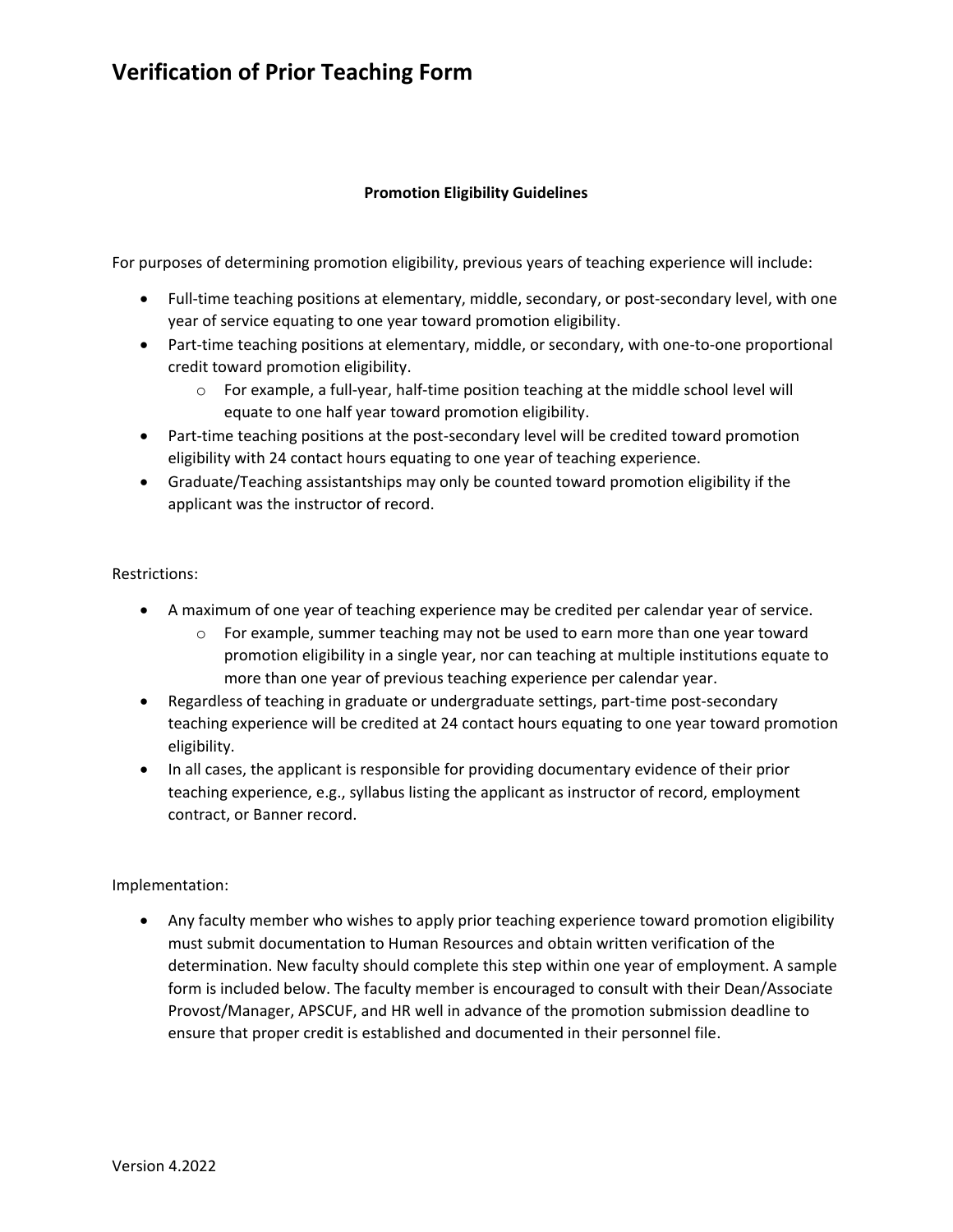# **Verification of Prior Teaching Form**

**Faculty Member (name) \_\_\_\_\_\_\_\_\_\_\_\_\_\_\_\_\_\_\_\_\_\_\_\_\_\_\_\_\_\_**

**The Verification of Prior Teaching Form will be completed by the Faculty Member and approved by the appropriate Dean/Associate Provost/Manager.** 

| <b>Full-Time Teaching Positions</b> |          |                  |                      |
|-------------------------------------|----------|------------------|----------------------|
| <b>Dates</b>                        | Employer | <b>Job Title</b> | <b>Equated Years</b> |
|                                     |          |                  |                      |
|                                     |          |                  |                      |
|                                     |          |                  |                      |
|                                     |          |                  |                      |
|                                     |          |                  |                      |
|                                     |          |                  |                      |
|                                     |          |                  |                      |
|                                     |          |                  |                      |

| <b>Part-Time Teaching Positions (Post-Secondary)</b> |          |                  |                      |                      |
|------------------------------------------------------|----------|------------------|----------------------|----------------------|
| <b>Academic Year</b>                                 | Employer | <b>Job Title</b> | <b>Contact Hours</b> | <b>Equated Years</b> |
|                                                      |          |                  |                      |                      |
|                                                      |          |                  |                      |                      |
|                                                      |          |                  |                      |                      |
|                                                      |          |                  |                      |                      |
|                                                      |          |                  |                      |                      |
|                                                      |          |                  |                      |                      |
|                                                      |          |                  |                      |                      |
|                                                      |          |                  |                      |                      |

| Part-Time Teaching Positions (Elementary, Middle, or Secondary) |                 |                  |                            |                      |
|-----------------------------------------------------------------|-----------------|------------------|----------------------------|----------------------|
| <b>Academic Year</b>                                            | <b>Employer</b> | <b>Job Title</b> | Percentage of<br>full-time | <b>Equated Years</b> |
|                                                                 |                 |                  |                            |                      |
|                                                                 |                 |                  |                            |                      |
|                                                                 |                 |                  |                            |                      |
|                                                                 |                 |                  |                            |                      |